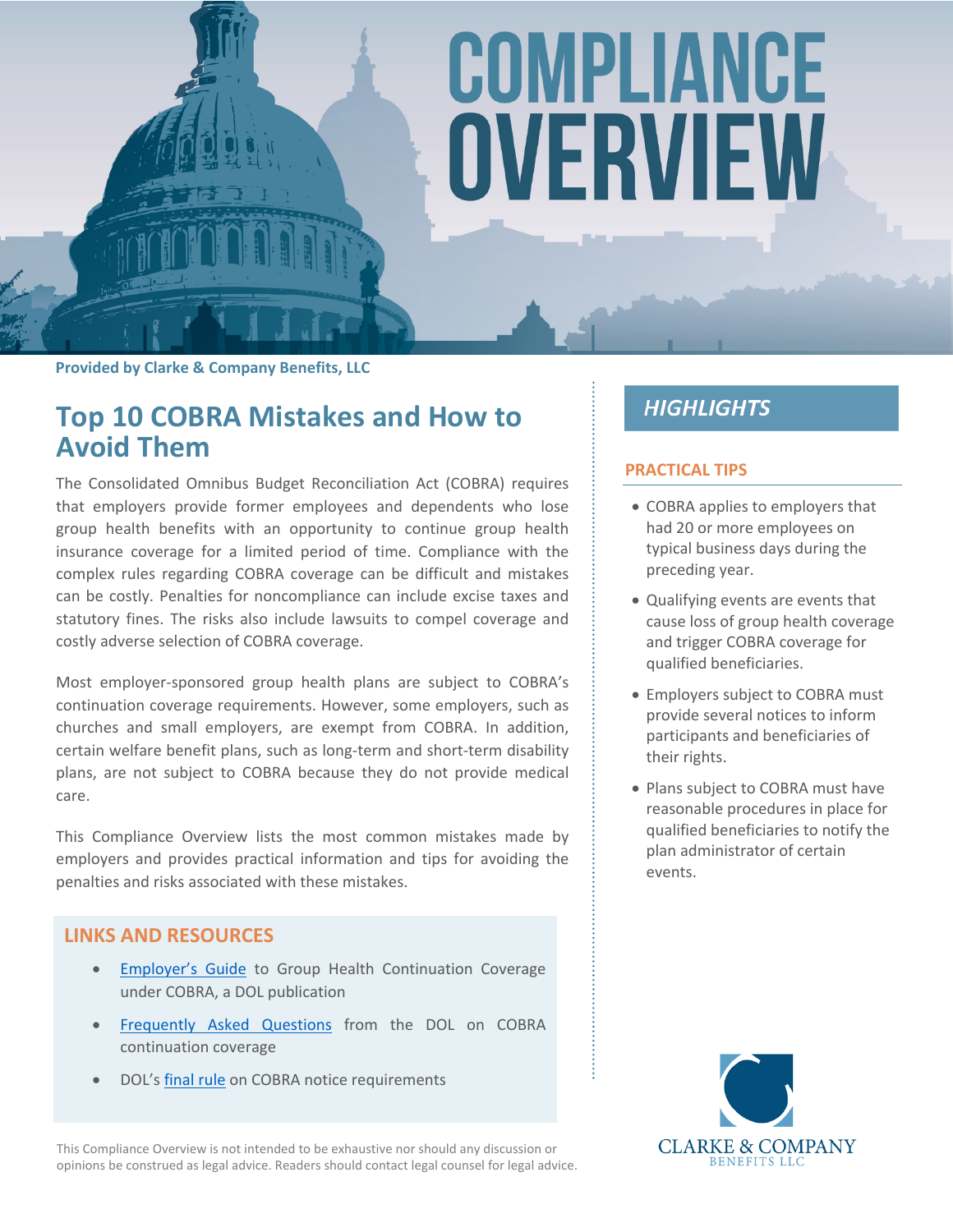#### **MISTAKE #10 – ASSUMING COBRA DOESN'T APPLY TO YOU**

A threshold issue for COBRA compliance is whether COBRA even applies to you as an employer. The general rule is that COBRA applies to group health plans maintained by employers that have 20 or more employees. This includes private-sector employers, as well as state and local government employers.

The rule includes a built-in exemption for those employers that have fewer than 20 employees. Employers may be aware that there is an exemption, but may not know exactly how it works. Depending on the circumstances, determining how many employees you have for COBRA purposes can be a complicated calculation.

In general, COBRA will apply to employers that have 20 or more employees on **more than 50 percent of the typical business days in the previous calendar year**. This means that the calculation will apply for the entire calendar year; it does not change if the number of employees goes up or down. Thus, it can be dangerous to assume that you don't have to offer COBRA if your staff levels decrease.

Also, take care to count employees of companies that are under common control, as well as both fulltime and part-time employees. A part-time employee counts as a fraction: divide the number of hours the employee worked by the number of hours required to be considered full-time.

#### **MISTAKE #9 – ASSUMING COBRA DOESN'T APPLY TO YOUR PLAN**

Once you have determined that COBRA applies to you as an employer, the next step is to figure out whether your health plan is subject to COBRA. As noted above, COBRA applies to group health plans maintained by employers.

A group health plan is an arrangement established to provide medical care to employees and their families and can be provided in a number of ways, including through insurance or a self-funded arrangement. A key point to note is **whether the plan provides medical care**.



This Compliance Overview is not intended to be exhaustive nor should any discussion or opinions be construed as legal advice. Readers should contact legal counsel for legal advice.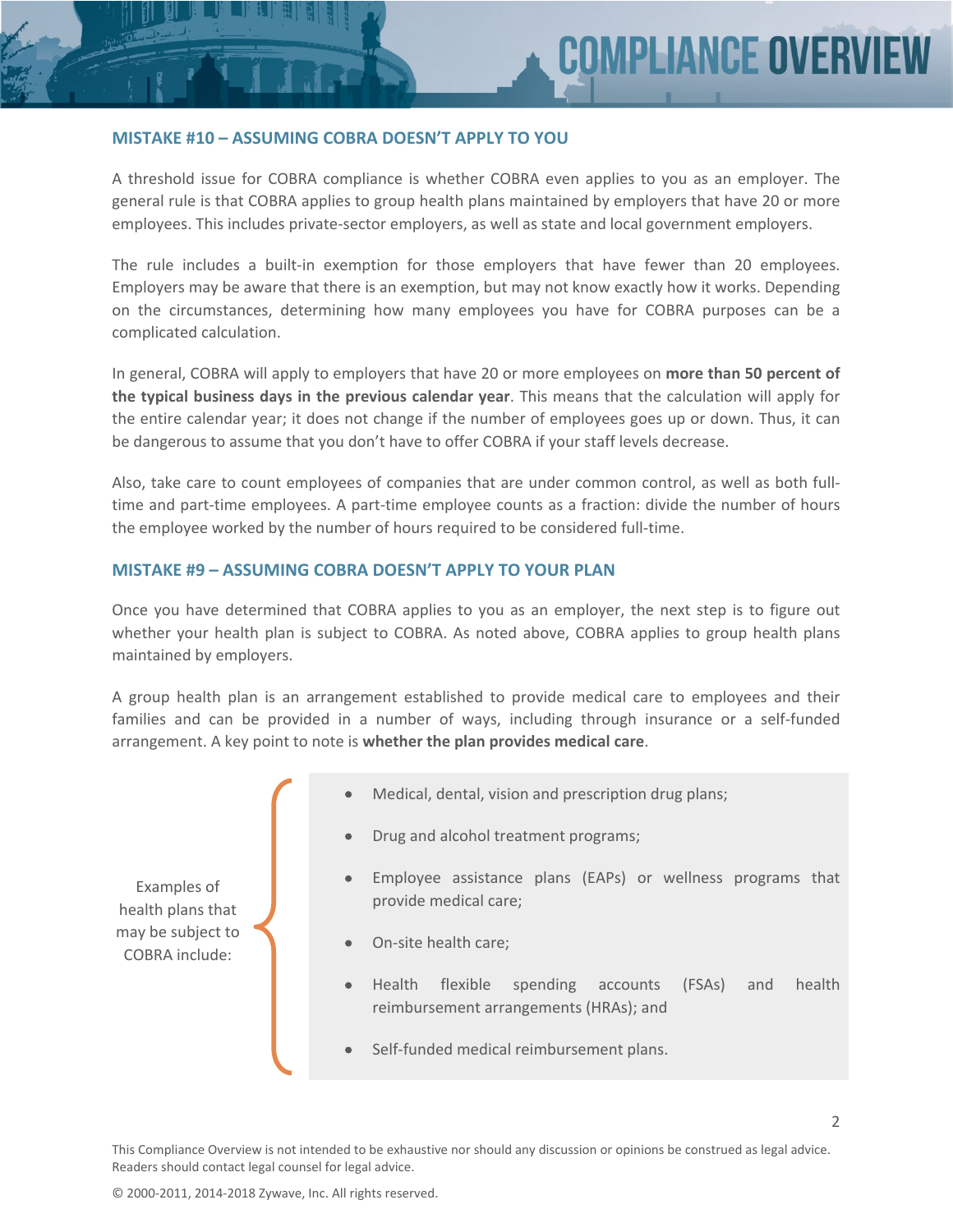## **MPLIANCE OVER**

- Long-term care plans;
	- Accidental death and dismemberment plans;

Group term life insurance plans;

- Long-term and short-term disability plans;
- Wellness programs or EAPs that do not provide medical care;
- Exercise or fitness centers; and
- On-site first-aid facilities.

Another potential pitfall to keep in mind is assuming that cancelling or terminating a health plan means that COBRA obligations terminate as well. If an employer terminates one plan but continues to provide any group health plan, the obligation to provide COBRA coverage continues.

Determining COBRA obligations in this type of situation can be especially complex when there is a merger or acquisition involved.

#### **MISTAKE #8—NOT KNOWING WHO GETS COBRA AND WHEN**

Examples of health plans that may NOT be subject to COBRA (if they do not offer medical care) include**:**

Employers and plan administrators should know who is entitled to COBRA coverage. Problems can arise if COBRA is not offered to someone who is eligible or if it *is* offered to a person who is *not* eligible to elect COBRA coverage. Under the COBRA rules, a "**qualifying event**" triggers COBRA coverage for "**qualified beneficiaries**" (QBs).



In some cases, a retired employee (and his/her spouse and/or dependent children) can be a QB. In addition, a child born to or placed for adoption with the covered employee during the COBRA coverage period will become a QB.

Depending on the plan's eligibility rules, agents, independent contractors and directors could also be QBs.

This Compliance Overview is not intended to be exhaustive nor should any discussion or opinions be construed as legal advice. Readers should contact legal counsel for legal advice.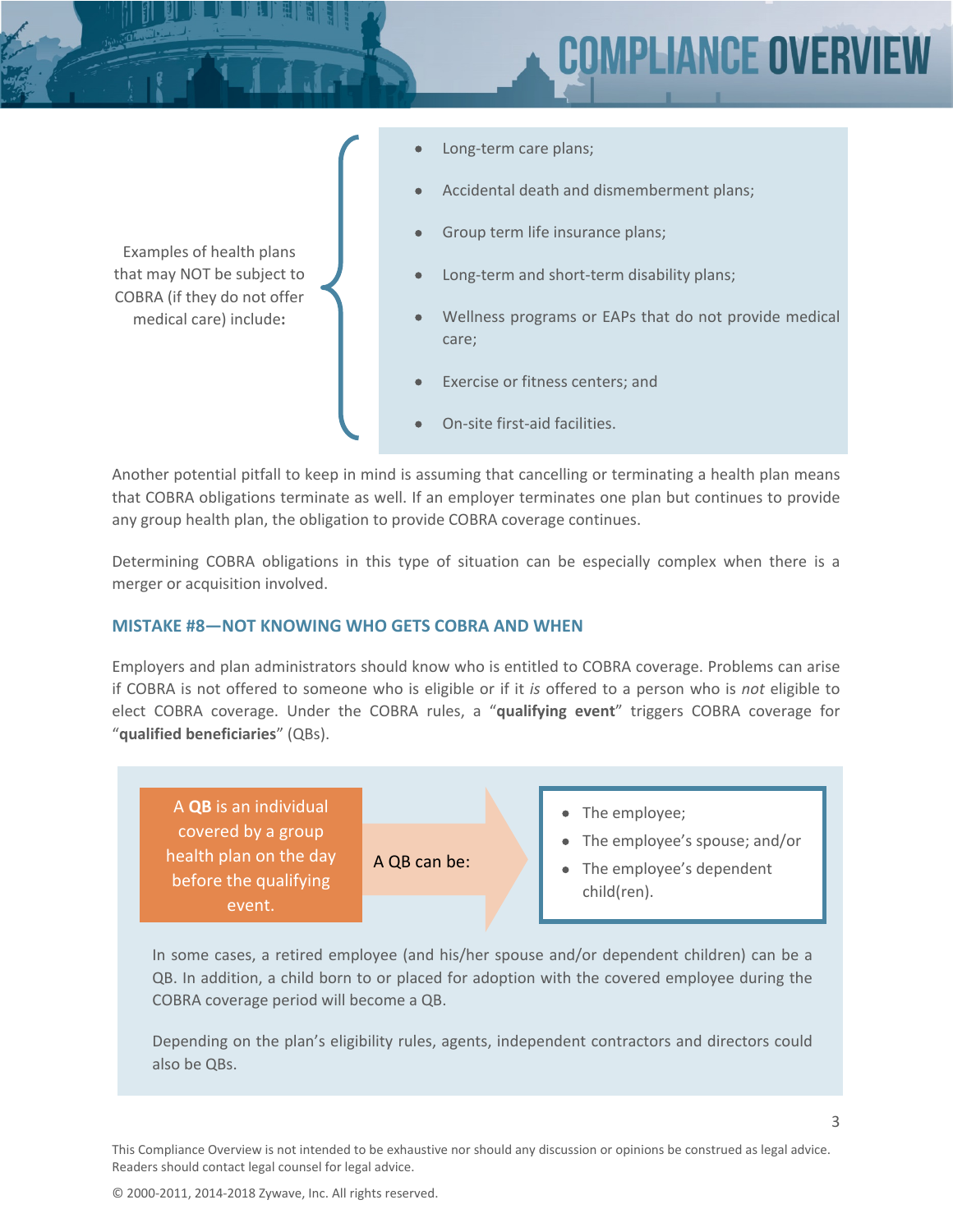# **IPLIANCE OVER**

A **qualifying event** is a COBRA triggering event that:

- Is listed in the COBRA statute (see below); and
- Causes a loss of coverage under the plan.

The triggering events that will give rise to COBRA coverage depend on who is affected.

The following chart shows which events are qualifying events for each type of individual:

| <b>QUALIFYING EVENT</b>                                                                             | <b>TRIGGERS COBRA COVERAGE FOR:</b>                                        |
|-----------------------------------------------------------------------------------------------------|----------------------------------------------------------------------------|
| <b>Termination of covered employee's</b><br>employment (for reasons other<br>than gross misconduct) | Covered employee<br>$\bullet$<br>Spouse<br>Dependent children<br>$\bullet$ |
| <b>Reduction in hours of covered</b><br>employee's employment                                       | Covered employee<br>$\bullet$<br>Spouse<br>Dependent children<br>$\bullet$ |
| <b>Covered employee becoming</b><br>entitled to Medicare                                            | Spouse<br>$\bullet$<br>Dependent children<br>$\bullet$                     |
| Divorce or legal separation of<br>covered employee                                                  | Spouse<br>Dependent children                                               |
| Death of covered employee                                                                           | Spouse<br>Dependent children<br>$\bullet$                                  |
| Loss of dependent child status<br>under plan rules                                                  | Dependent child                                                            |

In addition to being familiar with the rules provided by the COBRA statute, it is important to look at the terms of the plan document. To be a qualifying event, the event must cause a loss of plan coverage. Just

This Compliance Overview is not intended to be exhaustive nor should any discussion or opinions be construed as legal advice. Readers should contact legal counsel for legal advice.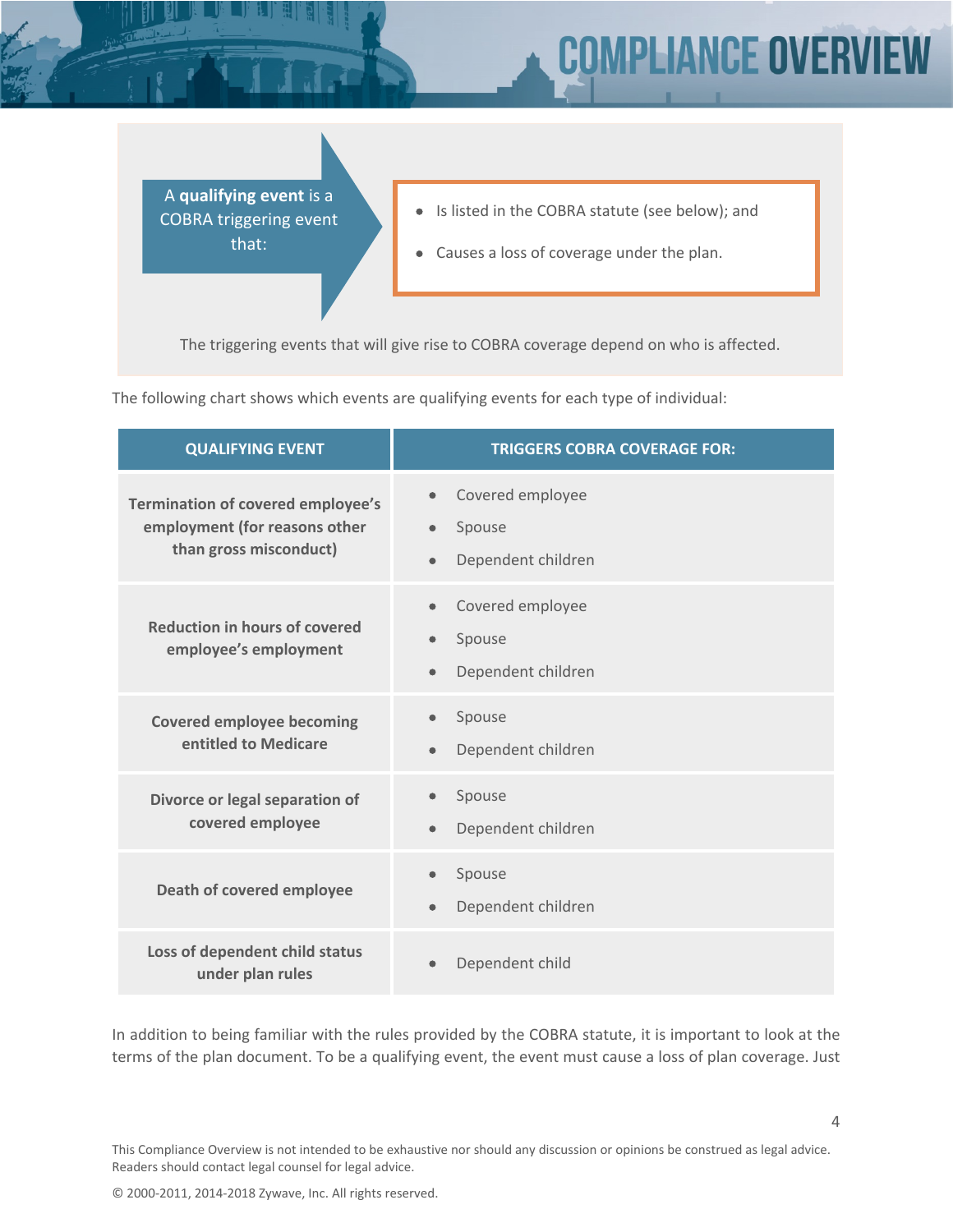because a certain event is permitted to be a triggering event under COBRA does not mean it will cause a loss of coverage under the plan.

**COMPLIANCE OVERV** 

For example, COBRA allows the legal separation of the employee and his or her spouse to be a qualifying event, but the plan may only terminate coverage if the employee and spouse are divorced.

#### **MISTAKE #7—GIVING NO INFORMATION**

Once it is determined that a plan has to provide COBRA coverage, it is important to make sure that plan participants and beneficiaries are given adequate information about COBRA. The COBRA notice rules are important to understand, because failure to comply with them can lead to penalties under ERISA. Also, if participants and beneficiaries are not notified of their obligations, the plan's rules cannot be enforced.

The following are the required COBRA notices:

- **General (or Initial) Notice**. This notice provides general information to plan participants regarding COBRA and the plan's procedures. It must be provided **within 90 days after plan coverage begins** and must be written to be understood by the average plan participant. It may be provided as part of a Summary Plan Description. The COBRA notice rules specify the required content (see below) and the Department of Labor (DOL) has provided a model notice.
- **Election Notice**. The election notice is the most important notice for participants and beneficiaries who will be electing COBRA. It provides information about a qualified beneficiary's rights and obligations regarding a specific qualifying event and available COBRA coverage. It must be provided to qualified beneficiaries **within 14 days after the plan administrator is notified of the qualifying event**. However, if the employer is the plan administrator, the notice must be provided **within 44 days of the qualifying event or the loss of coverage** (whichever is later). The DOL has provided a model election notice as well.
- **Notice of Unavailability**. If an individual gives notice of a qualifying event but for some reason is not entitled to COBRA coverage, the plan administrator must give the individual **an explanation of why coverage is not available**. The deadline for this notice is the same as for the election notice.
- **Notice of Early Termination**. Normally, COBRA coverage will terminate at the end of the maximum coverage period. If coverage terminates early, qualified beneficiaries must be notified. This notice must be provided "**as soon as practicable**" after it is known that coverage will terminate (or has terminated). It must contain the reason for the early termination, the date coverage terminated or will terminate and a description of any available conversion rights.
- **Employer's Notice of Qualifying Event**. For certain qualifying events, the employer has the responsibility to notify the plan administrator of the event's occurrence. However, if the employer is the plan administrator, this notice is not required. If the event is the employee's death, termination of employment, reduction in hours of employment or Medicare entitlement, the employer must notify the plan administrator **within 14 days of the qualifying event or the**

5

This Compliance Overview is not intended to be exhaustive nor should any discussion or opinions be construed as legal advice. Readers should contact legal counsel for legal advice.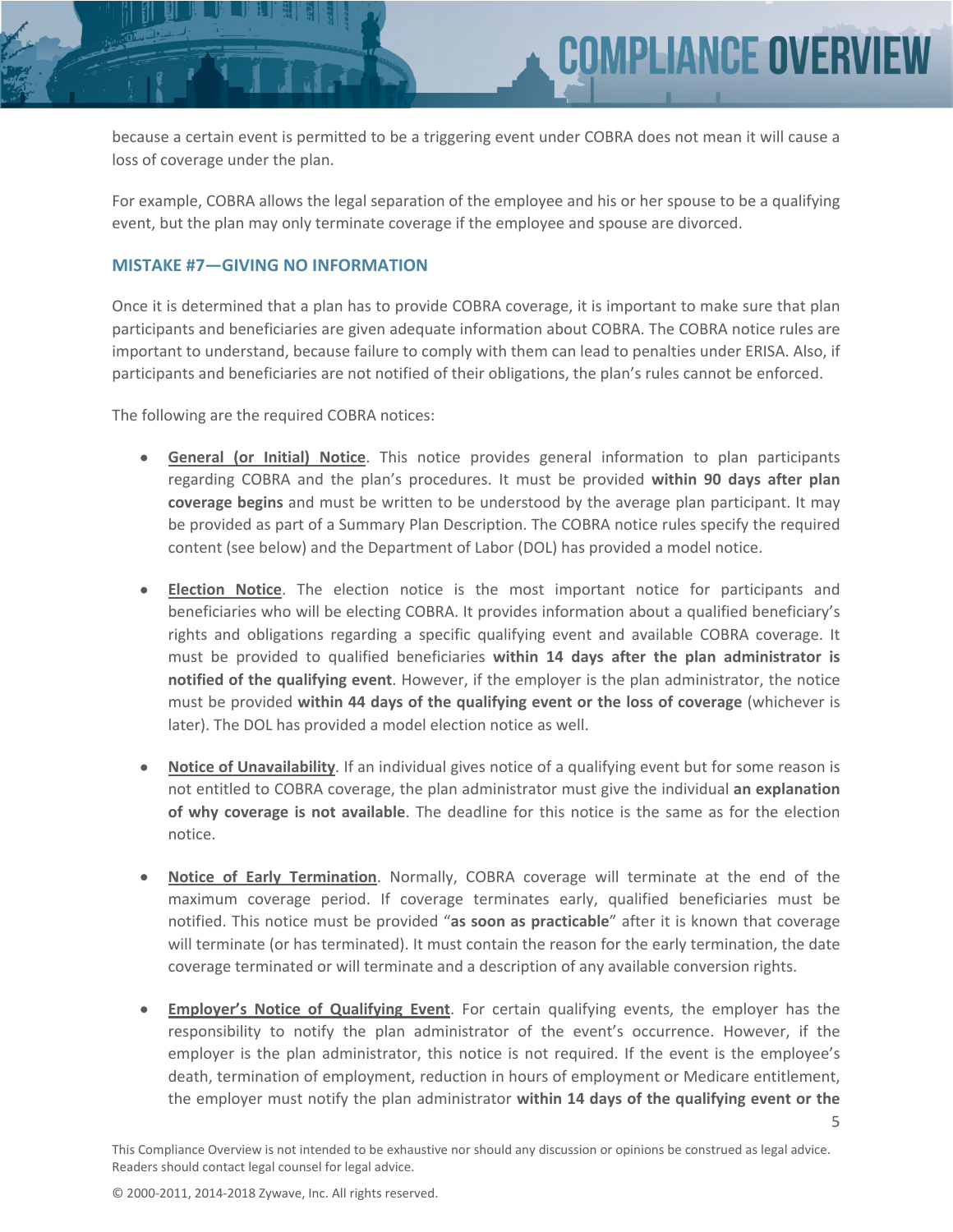**loss of coverage**, whichever is later. The notice must include sufficient information to determine the plan, the employee, the qualifying event and the date it occurred.

**MPLIANCE OVERV** 

#### **MISTAKE #6—GIVING BAD INFORMATION**

Unfortunately, making sure that you are providing notices in certain situations is not always enough. It is important to make sure that the notices you provide contain all the required information and that the information is accurate.

The following charts summarize the content requirements for the two major COBRA notices—**the general notice** and **the election notice**.

#### **The General Notice must contain the following information to be compliant:**

- The plan name;
- The name, address and phone number of a contact person who can provide information about the plan and COBRA;
- A description of COBRA coverage under the plan (including who can be a qualified beneficiary, the types of qualifying events under the plan, a description of the maximum coverage period and ways to extend it, and the plan's requirements for payment);
- The plan's procedures for qualified beneficiaries to provide notice of certain qualifying events or Social Security Administration (SSA) disability determinations;
- A statement that the notice does not fully describe COBRA coverage or other rights under the plan and that more information is available from the plan administrator or the Summary Plan Description (SPD); and
- A statement regarding the importance of advising the plan administrator of any change of address.

**The Election Notice is the most detailed notice, since it relates to a specific qualifying event for specific QBs. It must contain the following elements:**

- The plan name;
- The name, address and phone number of a contact person who can provide information about the plan and COBRA;
- Identification of the specific qualifying event;
- The date plan coverage will terminate;
- Identification of the QBs by status or name;

This Compliance Overview is not intended to be exhaustive nor should any discussion or opinions be construed as legal advice. Readers should contact legal counsel for legal advice.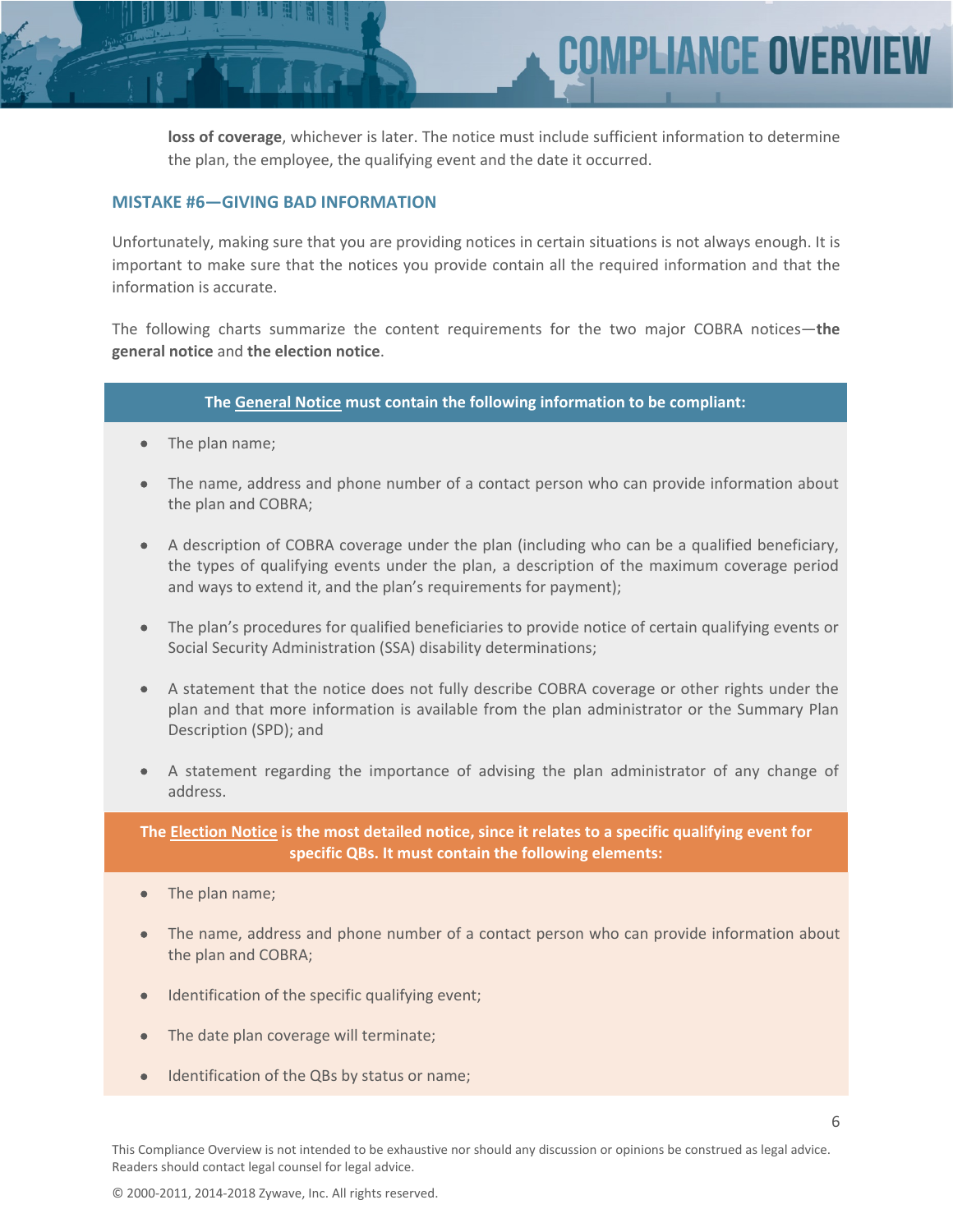7

- A statement that each QB has an independent right to elect COBRA coverage;
- A description of the COBRA coverage under the plan;
- The amount that each QB is required to pay for coverage and the procedures for making payments;
- An explanation of how to elect coverage and the date by which the election must be made;
- The consequences of failing to elect or of waiving COBRA coverage;
- The duration of COBRA coverage and how coverage may be extended;
- An explanation of the QB's responsibility to provide notice of a second qualifying event or SSA disability determination (or determination that the QB is no longer disabled), including a description of the procedures for providing notice;
- A statement that the notice does not fully describe COBRA coverage or other rights under the plan and that more information is available from the plan administrator or the SPD; and
- A statement regarding the importance of advising the plan administrator of any change of address.

#### **MISTAKE #5—NOT FOLLOWING YOUR OWN RULES**

There are several COBRA rules that require a plan to have procedures in place, whether by statute or necessity. Not following its procedures can put a plan in the position of being out of compliance with COBRA's requirements or of extending coverage for too long or unnecessarily.

#### *Notice Procedures*

With respect to the notice rules, plans must have reasonable procedures in place for covered employees and QBs to notify the plan administrator of certain events, such as:

- Qualifying events that are the divorce or legal separation of the covered employee or a dependent child losing dependent status under the plan;
- Second qualifying events (triggering events that occur during the period of COBRA coverage that would have caused a loss of coverage under the plan if the QB were still covered); and
- SSA disability determinations (or cessation of disability).

In general, individuals must provide a notice of a qualifying event or disability determination within 60 days. Disability determination notices must also be given before the end of the original 18-month COBRA coverage period. In addition, QBs must notify the plan administrator within 30 days of a determination that they are no longer disabled.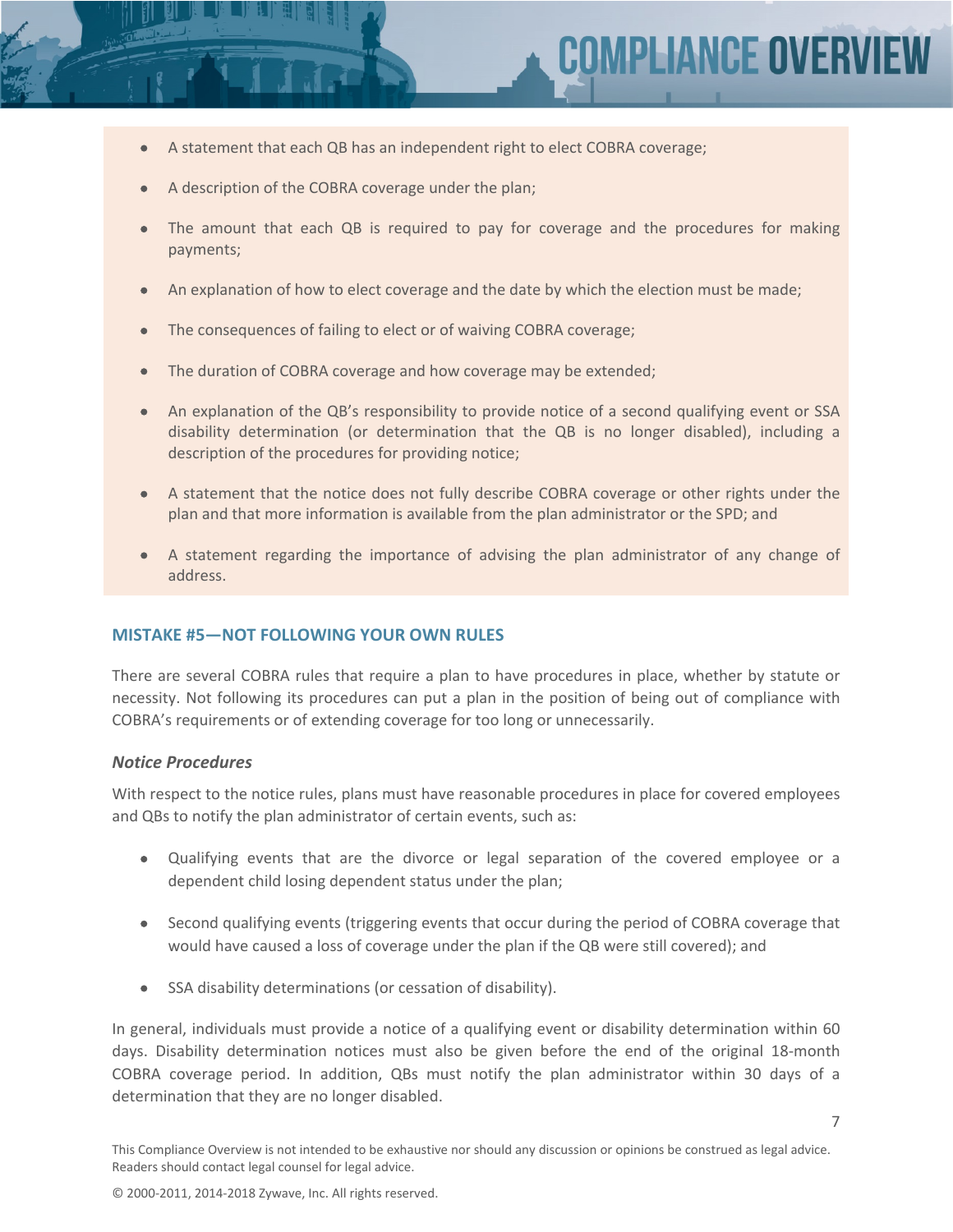

If the plan does not have reasonable procedures for these notices, a QB may be deemed to have given notice if he or she has communicated a specific event in a manner reasonably calculated to inform those customarily considered responsible for the plan.

|                                                                             | $\bullet$ | Be described in the SPD;                                                                                                                                                                                                                     |
|-----------------------------------------------------------------------------|-----------|----------------------------------------------------------------------------------------------------------------------------------------------------------------------------------------------------------------------------------------------|
| In order to be<br>reasonable,<br><b>COBRA</b> notice<br>procedures<br>must: | $\bullet$ | Specify the individual or entity that should receive the notice;                                                                                                                                                                             |
|                                                                             | $\bullet$ | Specify how notice is to be given (for example, in writing or on a<br>specific form);                                                                                                                                                        |
|                                                                             | $\bullet$ | Describe the information required (such as the QBs involved, the<br>date of the event, the nature of the event, the plan name and any<br>additional documentation the plan administrator might want, such<br>as a copy of a divorce decree); |
|                                                                             |           | Specify the timeline for giving notice; and                                                                                                                                                                                                  |
|                                                                             | $\bullet$ | Provide for the proper handling of incomplete notices.                                                                                                                                                                                       |

#### *Election Procedures*

A plan should also have procedures in place for complying with rules for election of COBRA coverage. For example, a QB must be given at least 60 days to elect COBRA. The election period begins on the date the election notice is provided or the date on which coverage would be lost (whichever is later).

Also, each QB has an independent right to elect COBRA, a covered employee or spouse can elect on behalf of all other QBs, and a parent or guardian can elect on behalf of a minor child. A QB may also revoke a prior waiver of COBRA coverage during the election period. A plan administrator that fails to follow the election procedures is at increased risk for claims by QBs.

#### *Payment Procedures*

As discussed below, a plan may charge a premium for providing COBRA coverage. QBs must make premium payments in a timely manner and a plan administrator has some leeway in designing its procedures. However, the COBRA rules set some guidelines for payments. The initial premium is due **45 days** after the COBRA election is made. After that, the premium due date is usually the first day of the month. However, the plan must allow a 30-day payment grace period.

In addition to complying with the COBRA rules, a plan should have procedures in place for dealing with issues that may arise in the day-to-day administration of COBRA coverage. For example, a plan will need a process for ensuring that premium payments are forwarded to insurers in a timely manner. Also, it should prepare for a situation where a QB makes late payments or short payments.

This Compliance Overview is not intended to be exhaustive nor should any discussion or opinions be construed as legal advice. Readers should contact legal counsel for legal advice.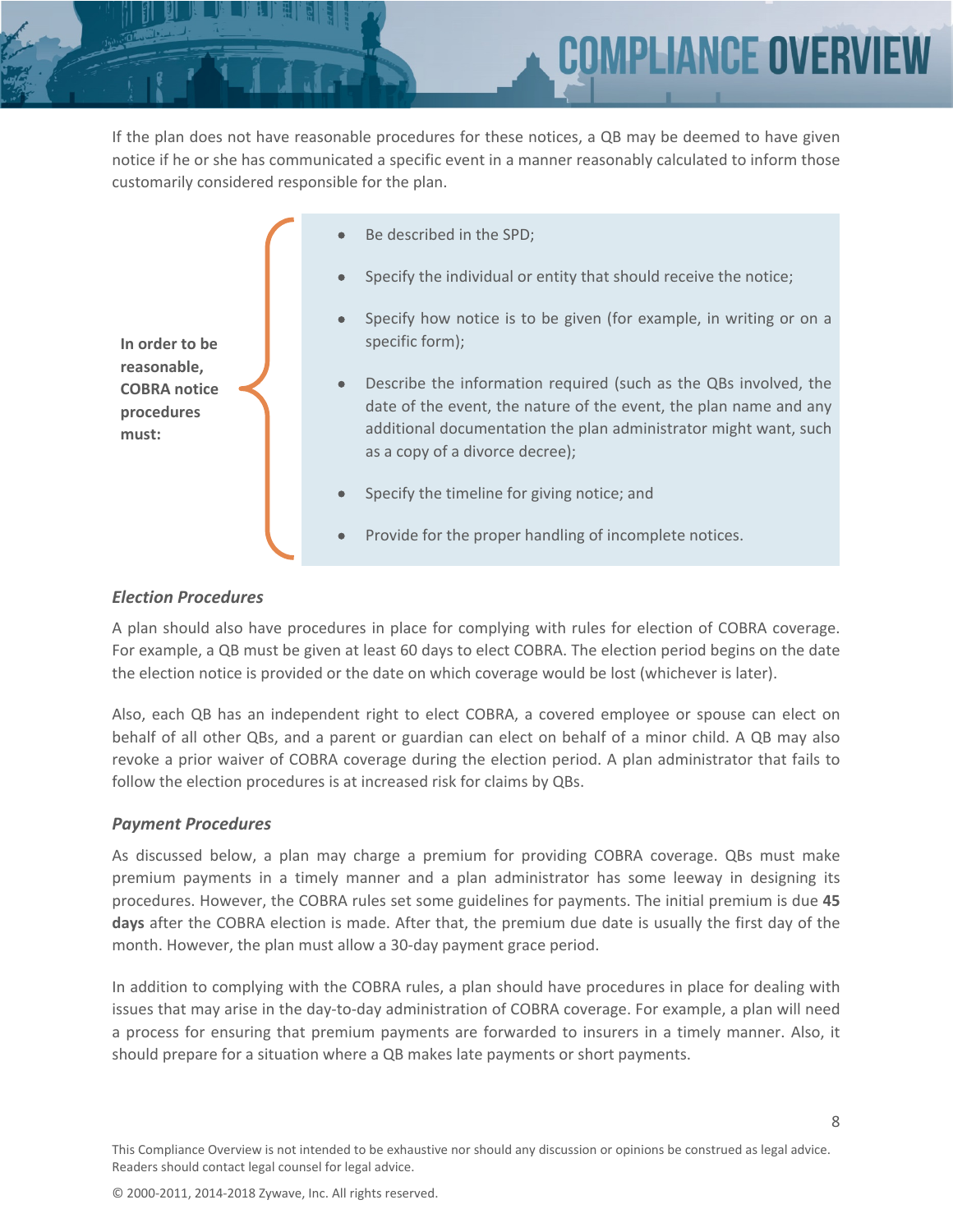9

#### **MISTAKE #4—NOT GIVING ENOUGH COVERAGE**

The continuation coverage provided to QBs under COBRA must be the same as coverage provided to "similarly situated" individuals who are covered under the plan (not through COBRA). This is intended to be the same coverage the QB had before the qualifying event.

Thus, COBRA coverage cannot be scaled back just for QBs and not for other plan participants. QBs are also entitled to the same benefits, rights and privileges that similarly situated participants and beneficiaries receive under the plan, such as special enrollment rights and the ability to make changes at open enrollment. If the plan's terms are amended, those amendments apply equally to active participants and QBs.

#### **MISTAKE #3—CHARGING TOO MUCH (OR NOT ENOUGH)**

A health plan may charge COBRA QBs for the cost of providing COBRA coverage. It may require QBs to pay **up to 102 percent** of the "applicable premium" for the plan. In the case of a disability extension, it may charge up to 150 percent of the applicable premium for certain QBs.

For insured plans, the applicable premium is usually equal to the insurance premium paid to the insurance carrier. However, the calculation can be more difficult for self-funded plans and can be determined using past costs or an actuarial estimate of future costs. The applicable premium is the total cost to the plan for providing coverage, so it includes both employer- and employee-paid portions and can also include the administrative cost of providing COBRA coverage.

The plan must calculate the COBRA applicable premium in advance for a 12-month "determination period." The plan can choose any 12-month period to be the determination period, but it must remain consistent every year. The COBRA premium may be changed for a new determination period if the applicable premium changes and there are certain limited situations where the COBRA premium may be changed during the determination period (for example, if the QB changes coverage to another benefit package with a higher applicable premium).

The plan administrator should use caution in calculating the COBRA premium as well as in communicating that premium to QBs. Fixing mistakes that result in over- or undercharging QBs for COBRA premiums can be administratively burdensome and raise COBRA compliance issues.

#### **MISTAKE #2—NO DOCUMENTATION**

No matter how good your COBRA compliance track record is, you can still run into trouble if you can't prove it. Adequate documentation is important because it brings together all other elements of COBRA administration and compliance. Having thorough and accurate records will help streamline administration and support the plan in the event of a claim.

There are many different areas where documentation can help avoid COBRA compliance issues. For example, a plan's COBRA notice information and procedures can be documented in the SPD and notice documents themselves, as well as the plan document if necessary.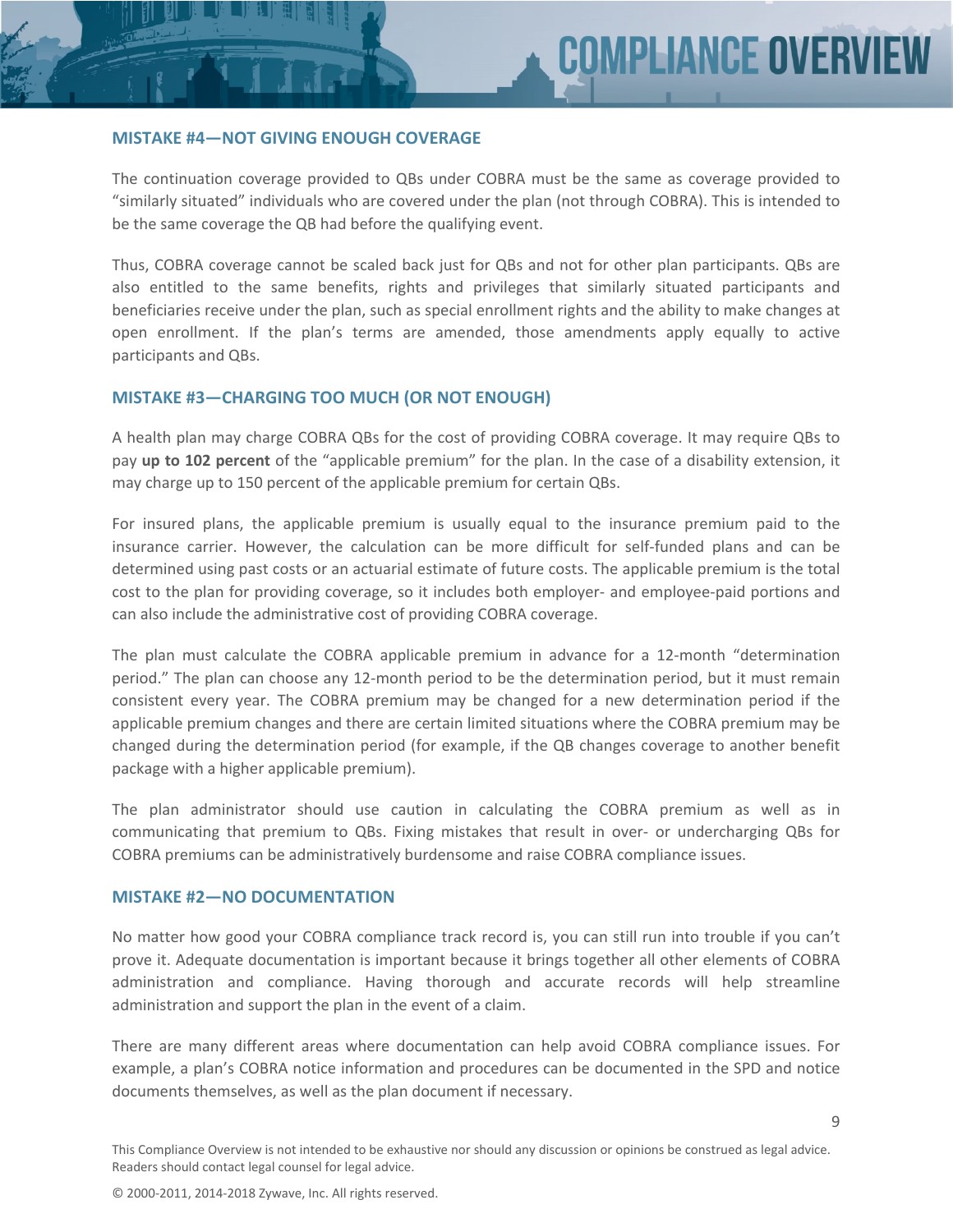A plan administrator should also keep records of notices sent to and received from participants and QBs. Keeping track of payments received from QBs and made to insurers, as well as the deadlines for payments, will also assist in the proper administration of COBRA coverage.

#### **MISTAKE #1—BAD TIMING**

In the context of COBRA, paying attention to the timing of providing coverage can be crucial for reducing exposure to COBRA costs and being compliant with the rules. The duration of COBRA coverage is controlled by the COBRA statute. Complying with these rules by providing the length of coverage required is important. At the same time, many plan sponsors want to minimize the likelihood of being responsible for large claims made by COBRA QBs by only providing the minimum duration of coverage.

The period of COBRA coverage offered to QBs is known as the **maximum coverage period**.

The length of the maximum coverage period depends on the type of qualifying event that has occurred. The maximum coverage period is **18 months** for a termination of employment or reduction in hours and **36 months** for all other qualifying events. There are situations where the maximum coverage period can be extended or terminated early.

COMPLIANCE OVERV

#### *Expanding COBRA Coverage*

There are several ways that the standard maximum coverage period can be extended. The following chart provides a summary of the available methods.

| <b>Disability</b><br><b>Extension Rule</b>         | Extends 18-month period to 29 months for all related QBs                                                                                                                                                                                             |
|----------------------------------------------------|------------------------------------------------------------------------------------------------------------------------------------------------------------------------------------------------------------------------------------------------------|
| <b>Multiple</b><br>Qualifying Event<br><b>Rule</b> | Extends 18-month coverage period to 36 months for spouse and children when<br>a second qualifying event (such as divorce from or death of the covered<br>employee or loss of dependent status) occurs during the initial 18-month<br>coverage period |
| <b>Medicare</b><br><b>Entitlement Rule</b>         | Extends 18-month period for spouses and children when the covered employee<br>becomes entitled to Medicare within 18 months before the qualifying event                                                                                              |

#### *Terminating COBRA Coverage*

COBRA coverage usually terminates at the end of the maximum coverage period. It is important to keep track of each QB's period of coverage to be able to tell when coverage should be terminated. In addition, coverage can be terminated early for the following reasons:

- The QB fails to make timely premium payments;
- The employer ceases to make any group health plan available to any employee;

This Compliance Overview is not intended to be exhaustive nor should any discussion or opinions be construed as legal advice. Readers should contact legal counsel for legal advice.